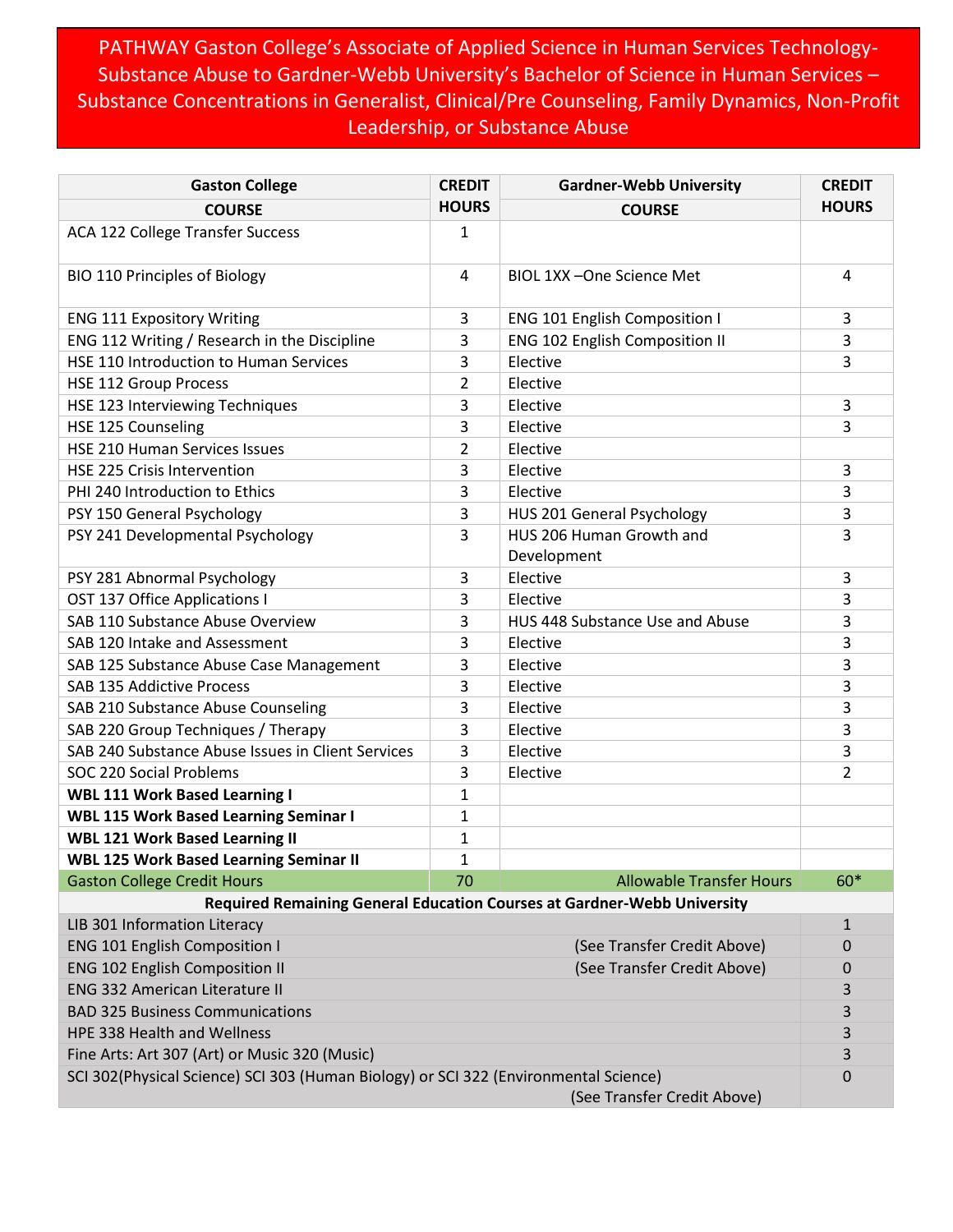| SCI 302(Physical Science) SCI 303 (Human Biology) or SCI 322 (Environmental Science) |  |                             | 3        |  |  |
|--------------------------------------------------------------------------------------|--|-----------------------------|----------|--|--|
| HIS 319 US 20 <sup>th</sup> Century                                                  |  |                             | 3        |  |  |
| SSC 305 Global Understanding or PSC 302 American Government                          |  |                             | 3        |  |  |
| REL 300 Old Testament Survey                                                         |  |                             | 3        |  |  |
| REL 301 New Testament Survey                                                         |  |                             | 3        |  |  |
| MTH 320 Math for the Liberal Arts                                                    |  |                             | 3        |  |  |
| <b>Required Courses in Human Services</b>                                            |  |                             |          |  |  |
| HUS 201 General Psychology                                                           |  | (See Transfer Credit Above) | $\Omega$ |  |  |
| HUS 206 Human Growth and Development                                                 |  | (See Transfer Credit Above) | 0        |  |  |
| HUS 300 Ethical Issues in Human Services                                             |  |                             | 3        |  |  |
| <b>HUS 302 Group Dynamics</b>                                                        |  |                             | 3        |  |  |
| <b>HUS 304 Human Services Profession</b>                                             |  |                             | 3        |  |  |
| HUS 311 Diversity and Multicultural Foundations in Human Services                    |  |                             | 3        |  |  |
| HUS 404 Case Management and Assessment                                               |  |                             | 3        |  |  |
| HUS 411 Applied Psychopathology                                                      |  |                             | 3        |  |  |
| HUS 426 Crisis, Trauma, and Intervention Strategy                                    |  |                             | 3        |  |  |
| HUS 499 Applications in Human Services                                               |  |                             | 3        |  |  |
| <b>Concentration in Generalist (Choose 3 Courses)</b>                                |  |                             |          |  |  |
| HUS 320 Introduction to Clinical Practice                                            |  |                             | 3        |  |  |
| HUS 374 Psychology of Religion                                                       |  |                             | 3        |  |  |
| HUS 399 Community Resource Development                                               |  |                             | 3        |  |  |
| HUS 402 Introduction to Counseling                                                   |  |                             | 3        |  |  |
| HUS 406 Psychology of Personality                                                    |  |                             | 3        |  |  |
| HUS 412 Psychology of Aging                                                          |  |                             | 3        |  |  |
| HUS 413 Understanding Nonprofit Organizations                                        |  |                             | 3        |  |  |
| HUS 416 Leadership in the Helping Profession                                         |  |                             | 3        |  |  |
| <b>HUS 440 Family Dynamics</b>                                                       |  |                             | 3        |  |  |
| HUS 448 Substance Use and Abuse                                                      |  | (See Transfer Credit Above) | 0        |  |  |
| HUS 495 Internship in Human Services                                                 |  |                             | 3        |  |  |
| HUS 497 Internship in Human Services                                                 |  |                             | 3        |  |  |
| HUS 498 Internship in Human Services                                                 |  |                             | 3        |  |  |
|                                                                                      |  | <b>Gardner-Webb Hours</b>   | 61       |  |  |
|                                                                                      |  | <b>Total Hours</b>          | $121*$   |  |  |
|                                                                                      |  |                             |          |  |  |

## **Academic Guidelines**

1) A student can receive transfer credit for courses according to this list of equivalencies set forth within the attached Transfer Plan. To receive credit for a course, a student must have earned a "C" 2.0 or better in that course. Other courses taken will be evaluated for transfer on a course by course basis by the Gardner-Webb University Registrar Services.

2) Students who do not have transfer credit for ENG 101, will need to register for this course during their first semester.

3) Enrollment in LIB 301 is mandatory each semester until the course is successfully completed.

4) Grades of "C" (2.0) or higher are required on all major courses.